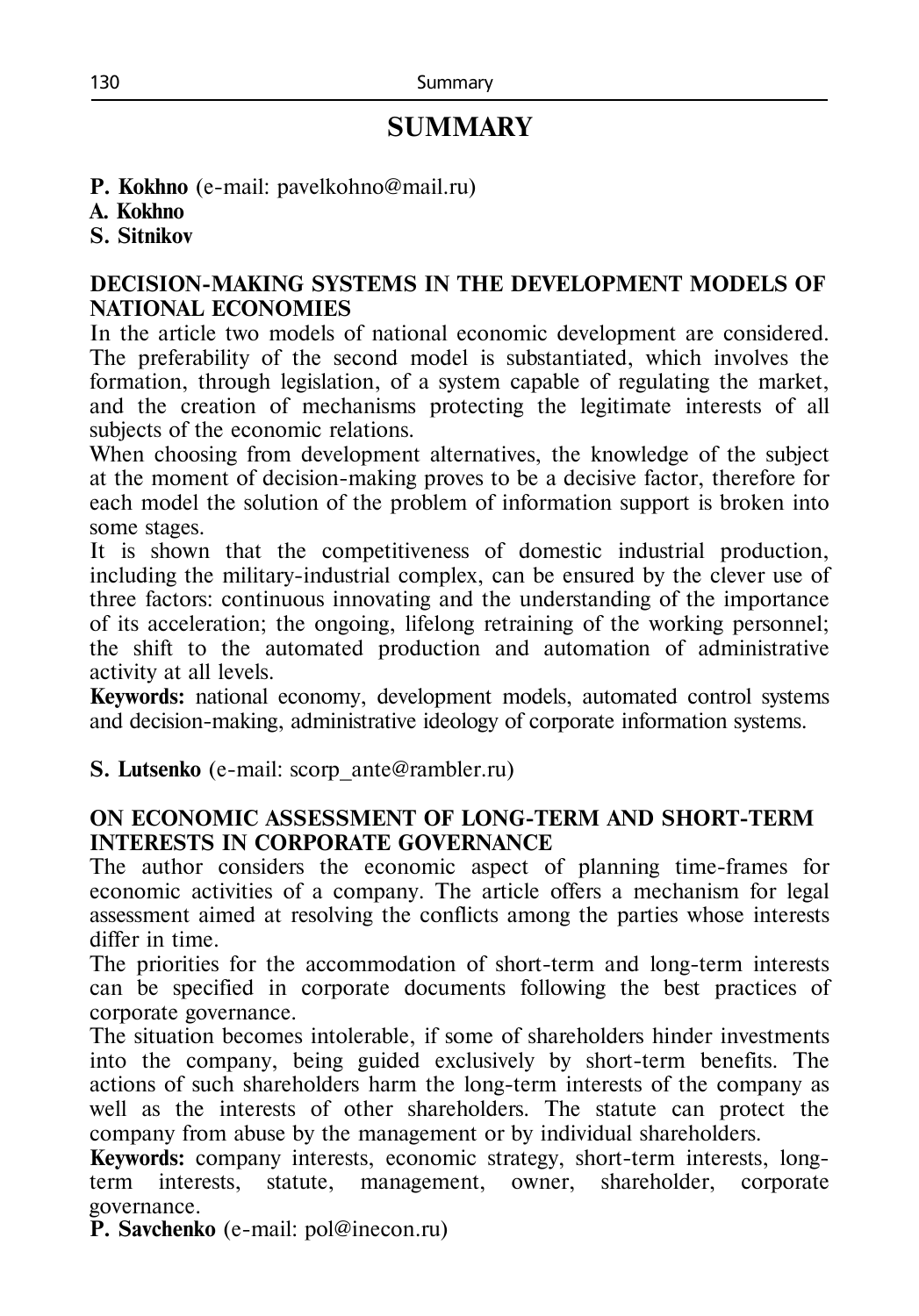#### **М. Fedorowa** (e-mail: mariafedor0wa@yandex.ru)

#### **ON THE SOCIAL MEANING OF THE PRINCIPLE OF LABOR FORCE REPRODUCTION COSTS COMPENSATION**

The article deals with the problem of convergence of the positive aspects of state and market regulation of employment issues and the application of labor force reproduction costs compensation principle. It is substantiated that the implementation of this principle in social policy will improve the quality of the workforce, the efficiency of labor, and the social climate, and increase people's confidence in the state.

**Keywords:** social and labor relations, socio-economic system, employment, labor force reproduction costs, distribution according to work, state and market regulation, wages, social policy, workplace monopoly.

**E. Popov** (e-mail: epopov@mail.ru)

**M. Vlasov** (e-mail: mvlassov@mail.ru)

**N. Kengurogov** (e-mail: nikolai.kengurogov@gmail.com)

#### **THE PROBLEMS OF HARMONIZATION OF SOCIAL AND ECONOMIC DEVELOPMENT OF THE REGION**

In the article the main conclusions from the preceding cluster analysis of regions and the analysis of the efficiency of financing the institutes of support are stated. The interrelations between accidental variables are revealed by point and interval estimation of pair coefficients of correlation, calculation and checking the importance of multiple coefficients of correlation and determination. The quantitative assessments are obtained of the impact of the development level of the organizations of support of social and traditional, and economic and innovative activity on the harmonious development of regions of Russia. The estimates obtained can be used to forecast the optimal ratio of the organizations of support of social and traditional, and economical and innovative activity.

**Keywords:** ethno-social processes, innovative development, organizations of support, cluster analysis, regional economy, «barriers» to the development of innovations, institutes of traditional activity.

**E. Shestakova** (e-mail: EEShestakowa@gmail.com)

#### **NEW TRENDS IN THE PROVISION OF RETIREMENT BENEFITS: FROM THE EXPERIENCE OF ECONOMICALLY DEVELOPED COUNTRIES**

In the article some important new trends in the provision of retirement benefits in the economically developed countries are analyzed, such as the introduction of flexible regulations of retirement designed to soften the negative impact of the increase of the specified age; adjusting the access to social insurance for workers with various forms of precarious work and for the self-employed, comprising the formation of a system of individual insurance accounts; strengthening mechanisms to ensure adequate pensions for the most vulnerable groups of citizens.

**Keywords:** pension benefits, early retirement, working life, precarious work,